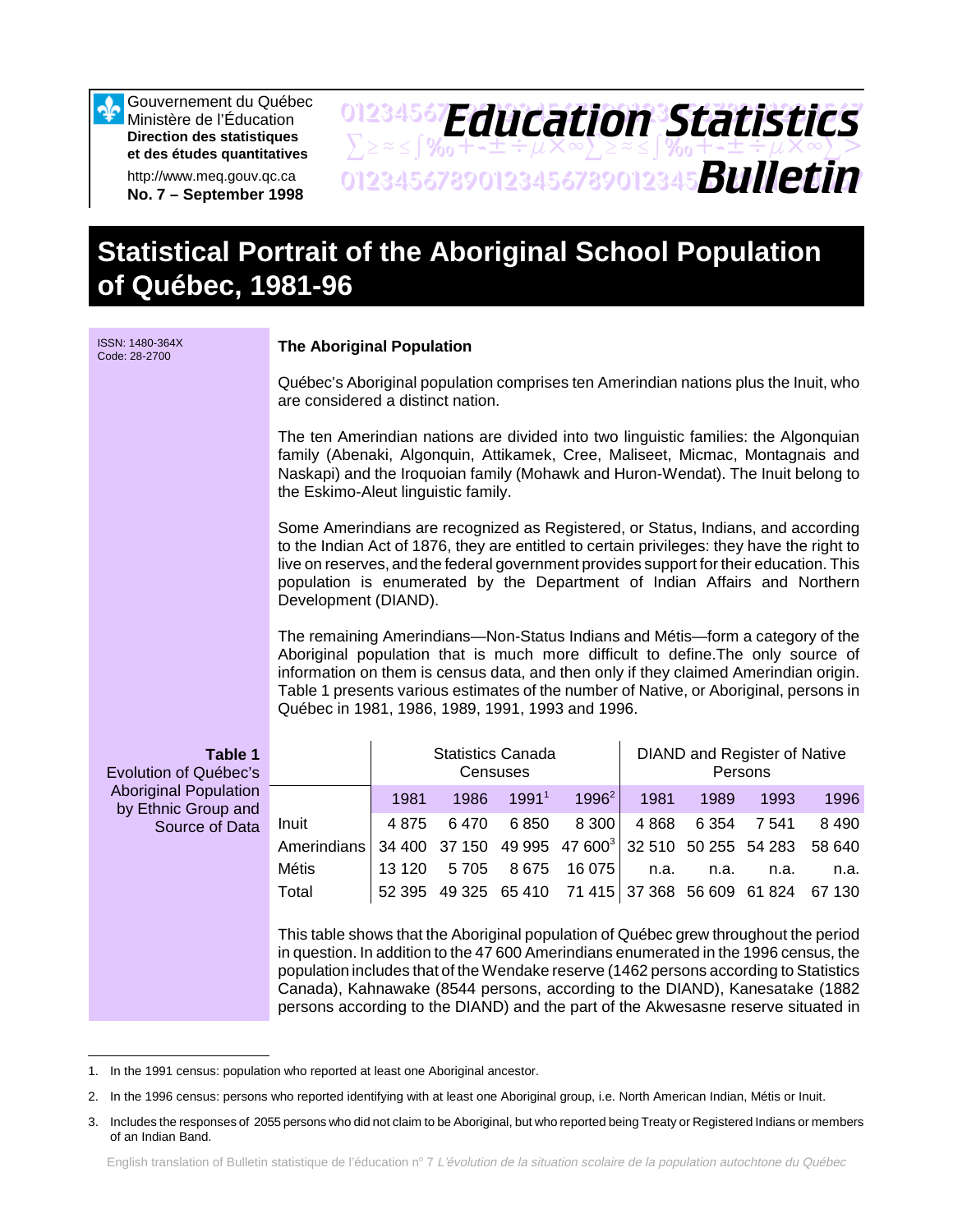Québec (about 3500 persons), for a total Amerindian population of about 63 000. The Department of Indian Affairs and Northern Development gives a figure of 62 142 persons.

The 1996 census figure of 8300 Inuit is confirmed by the register of Cree, Naskapi and Inuit covered by agreements with the Québec government, which sets the Inuit population at 8490.

Thus, Québec's Aboriginal population, not counting the Métis, was 71 300 in 1996.

Although the age structure of the Aboriginal population is also growing older, it remains much younger than that of the non-Aboriginal population, as Table 2 shows.

| <b>Table 2</b>                                       |             |      | <b>Aboriginal Population</b> |      | Non-Aboriginal Population |      |      |      |  |
|------------------------------------------------------|-------------|------|------------------------------|------|---------------------------|------|------|------|--|
| Aboriginal and Non-<br><b>Aboriginal Populations</b> | Age Group   | 1981 | 1986                         | 1996 | 1981                      | 1986 | 1993 | 1996 |  |
| of Québec by Age<br>Group, 1981-96                   | 0 to 14     | 32.0 | 30.7                         | 30.7 | 21.8                      | 20.4 | 19.6 | 18.6 |  |
|                                                      | 15 to 34    | 40.5 | 41.2                         | 34.2 | 37.5                      | 34.5 | 30.7 | 28.8 |  |
|                                                      | 35 to 64    | 23.0 | 24.7                         | 30.2 | 32.4                      | 35.1 | 38.2 | 40.3 |  |
|                                                      | 65 and over | 4.5  | 3.4                          | 4.9  | 8.3                       | 10.0 | 11.5 | 12.3 |  |

Source: Statistics Canada

#### **The Geographical Situation**

Another important aspect of the demographic situation of Québec's Aboriginal population is its geographic dispersion. In 1996, as in 1986, the Aboriginal peoples accounted for about 1% of Québec's total population, yet they were present in every region of the province except the Estrie. There were 13 669 Montagnais scattered throughout the Côte-Nord and Saguenay regions. The next groups in order of size were the 13 426 Mohawk (including 3000 in the village of Akwesasne) concentrated in the area south of Montréal, and the 12 337 Cree around the periphery of James Bay. The fourth-largest Aboriginal population, with 8490 persons, was the Inuit, in the far north of Québec. The 7900 Algonquin were divided between the Outaouais and Abitibi-Témiscamingue regions. The Attikamek population of over 4850 lived in the Haute-Mauricie, and the 4351 Micmac in the Gaspé. The four remaining Aboriginal groups were smaller: there were 2782 Huron-Wendat near the city of Québec, 1878 Abenaki south of Trois-Rivières, 549 Naskapi near Schefferville,and, finally, 560 Maliseet on the south bank of the St. Lawrence River. The Maliseet do not live on reserves; there are some near Rivière-du-Loup, and others in the Longueuil area.

The geographic dispersion of the Aboriginal population is accentuated by the fact that the population of each nation, with the exception of the Huron-Wendat and the Naskapi, consists of a number of different communities. Indeed, the Amerindians of Québec are divided into 40 bands, each of which manages its own reserve.

Many of these reserves are only accessible by bush roads, some of which can hardly be used in winter or during thaws. Other reserves, which are not served by roads, must be reached by train, boat, airplane or seaplane. The following reserves are the most difficult to reach: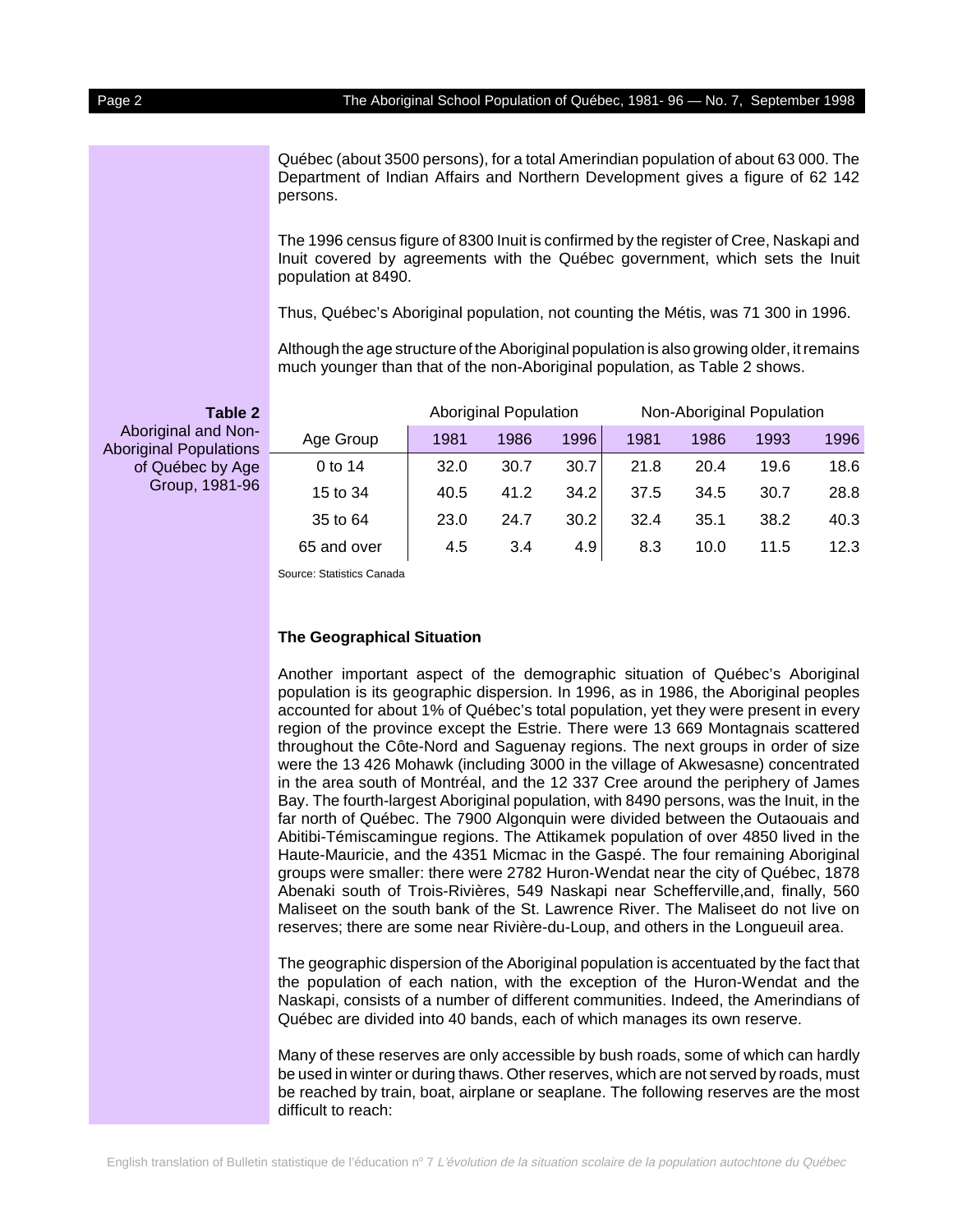| the nine Cree reserves;<br>٠<br>the Algonquin reserve of Kitcisakik (Grand-Lac-Victoria);<br>٠<br>the Attikamek reserve of Wemotaci;<br>٠<br>the Naskapi reserve of Kawawachikamach;<br>٠<br>three Montagnais reserves: Matimekosh, Pakuashipi and La Romaine.<br>$\bullet$                                                                                                                                                                                                                                                                                                                                          |
|----------------------------------------------------------------------------------------------------------------------------------------------------------------------------------------------------------------------------------------------------------------------------------------------------------------------------------------------------------------------------------------------------------------------------------------------------------------------------------------------------------------------------------------------------------------------------------------------------------------------|
| Information on the geographical location, population and customs of the Amerindian<br>nations of Québec is available in the series of publications entitled Les premières<br>nations, produced by the Ministère de l'Éducation du Québec in collaboration with the<br>Musée de la civilisation du Québec. <sup>1</sup>                                                                                                                                                                                                                                                                                               |
| There are about fifteen Inuit villages, located between James Bay and Ungava Bay.                                                                                                                                                                                                                                                                                                                                                                                                                                                                                                                                    |
| The map in Appendix 1, on page 12, illustrates the location of Inuit and Amerindian<br>villages in Québec.                                                                                                                                                                                                                                                                                                                                                                                                                                                                                                           |
| According to Department of Indian Affairs and Northern Development data, 85% of<br>Status Indians lived on reserves or Crown lands in 1983. This proportion fell to 75%<br>in 1988, (a drop attributable largely to the reinstatement of Registered, or Status,<br>Indians under Bill C-31 <sup>2</sup> ), and then to less than 70% in 1993. As of 1996 it stood at<br>70.5%.                                                                                                                                                                                                                                       |
| <b>The Language Situation</b>                                                                                                                                                                                                                                                                                                                                                                                                                                                                                                                                                                                        |
| The language situation of the Aboriginal peoples varies greatly. Each of the 11 nations<br>has its own mother tongue and uses French, English or both to a considerable extent,<br>either as the language of everyday life or as its second language. Among the Hurons,<br>the Abenaki and the Maliseet, for example, French has even replaced the Aboriginal<br>language as the language spoken at home. Many Abenaki and Maliseet also speak<br>English.                                                                                                                                                           |
| In the Mohawk community of Kahnawake, English holds a place comparable to that<br>of French among the Montagnais of Mashteuiatsh and Essipit. In other communities<br>where the Aboriginal language continues to predominate, some members of the<br>community use French as their second language (this is the case of the Attikameks<br>and most of the Montagnais of the Côte-Nord region), while others use English,<br>especially the Mohawk, the Cree, the Inuit and the Naskapi. Finally, among the<br>Algonquin and Micmac, the use of French or English as a second language varies<br>from tribe to tribe. |
| This cursory socio-demographic survey shows that Québec's Aboriginal population is<br>very young, that it is growing and that it is very dispersed, both geographically and<br>linguistically. It is important to bear in mind these characteristics, in addition to the<br>obvious cultural specificity, in analyzing the educational situation of the Aboriginal<br>population of Québec.                                                                                                                                                                                                                          |

<sup>1.</sup> Only one of the eight publications in this series has been translated to date: G'MTGIMINU - Our Land - The Micmac of Québec - The First Nations (June, 1999).

<sup>2.</sup> On June 28, 1985, Bill C-31, An Act to Amend the Indian Act, restored Indian status and the right to belong to a band to women and children who had lost it due to discrimination and to other Indians who had lost their status due to voluntary or involuntary enfranchisement. For various reasons, many of the people reinstated by Bill C-31 have continued to live off-reserve.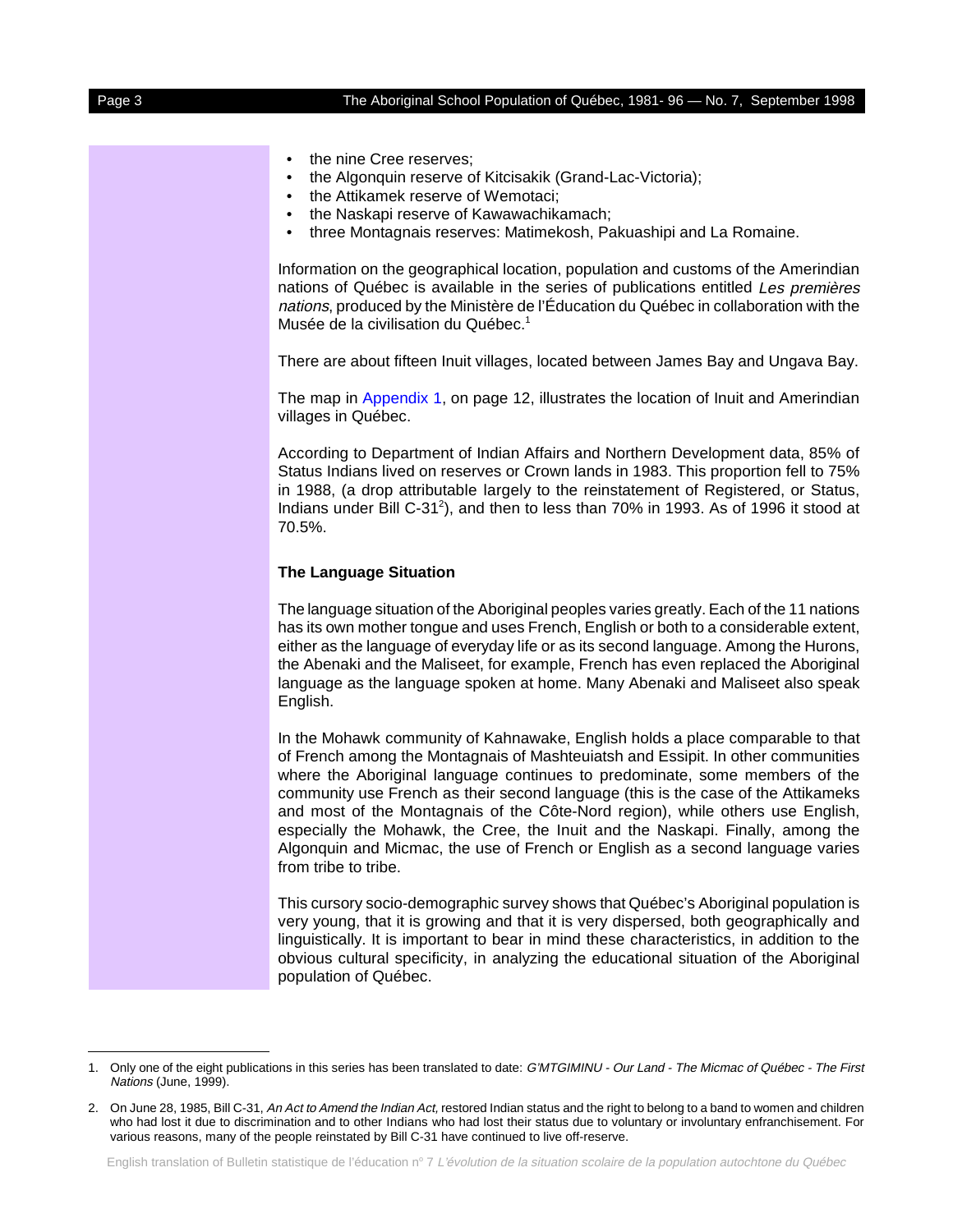#### **The Schooling of the Aboriginal Population Aged 15 and Over**

The census constitutes the sole source of information for purposes of evaluating the schooling of the Aboriginal population.

Certain questions in the census concerning people aged 15 and over can be used to establish a breakdown of the adult population by level of schooling and by mother tongue.

It should be noted that the population aged 15 and over includes both people who have not attended school for a long time and people who are still attending school.

**Table 3** Highest Level of **Schooling** 1991 Census **1996 Census** Aboriginal Non-Aboriginal Aboriginal Non-Aboriginal Number % Number % Number % Number % Less than Secondary III 7880 45.6 1 077 120 20 8320 40 1 014 955 18.1 Between Secondary III and Grade 13, no diploma<sup>1</sup> 5,070 29.4 1 014 150 18.9 6,505 31.3 975 210 17.4 Secondary school diploma, Secondary Scribol diploma, 1110 6.4 1 214 910 22.6 1 715 8.2 1 233 355 22 Postsecondary (non-university) with or without certificate 2,555 14.8 1 088 990 20.3 3 235 15.5 1 249 760 22.3 University without degree | 310 1.8 270 055 5 285 1.4 87 975 1.6 University degree 1 340 2 698 890 13 760 3.6 1 039 090 18.6 Total 17 270 5 377 060 20 815 5 600 345

Source: Statistics Canada, single responses only.

**These findings must be interpreted with caution, as they are based on incomplete data.** 

Comparison of the 1991 and 1996 censuses (Table 3) suggests that the educational level of the Aboriginal population increased slightly over this period. In 1991, 45.6% of respondents aged 15 and over had less than 9 years of schooling, whereas the corresponding figure in 1996 was 40.0%. The proportion of the population with 9 to 13 years of schooling (but without a secondary school diploma) rose from 29.4% in 1991 to 31.3% in 1996, while respondents with some postsecondary education increased from 18.6% to 20.5%.

#### **The Aboriginal Education System**

The administrative situation of schools serving the Aboriginal population was relatively simple until the mid-1970s. The Department of Indian Affairs and Northern Development financed and administered about thirty elementary schools in the Aboriginal communities. Financial arrangements between the federal government and the educational institutions concerned enabled students at the secondary and postsecondary levels to enrol in Québec public schools.

Since then, the situation has become much more diversified, with the creation of the Cree and Kativik school boards after the conclusion of the James Bay and Northern Quebec Agreement with the Cree and Inuit in 1975, and the founding of the Naskapi

Aboriginal and Non-Aboriginal Population 15 years and Over by Highest Level of **Schooling** 

<sup>1.</sup> These figures are based on Statistics Canada data, which include Grade 13 because it is offered in Ontario. There is no secondary-level equivalent in Québec.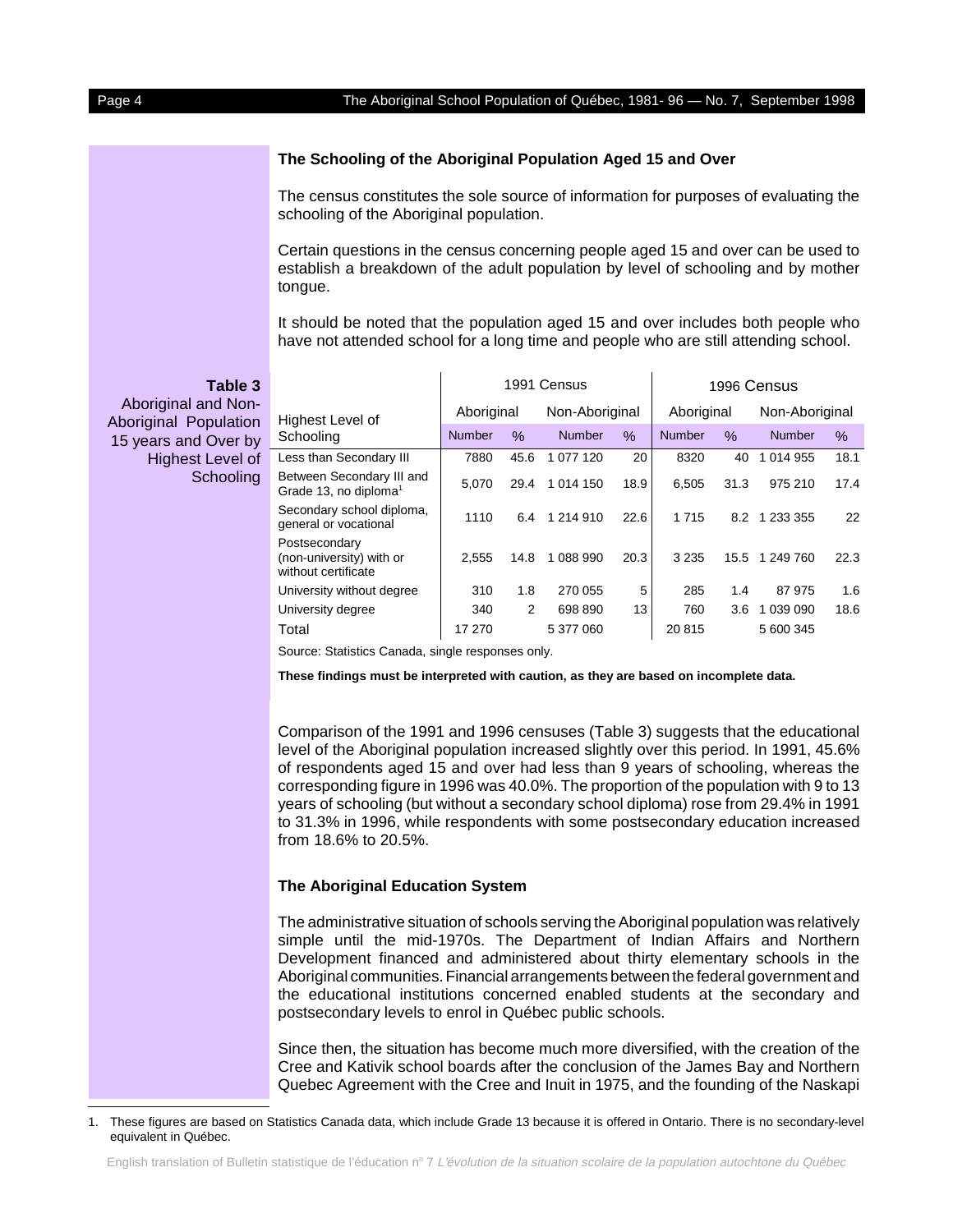School following the Northeastern Québec Agreement with the Naskapi in 1978. The two school boards and the Naskapi School have been financed by the two levels of government but administered by the Aboriginal peoples. Although the Naskapi do not have their own school board, they handle the administration of their school within the framework of the Central Québec School Board (prior to July 1998, it was part of the Eastern Québec Regional School Board), relying on a Naskapi education committee with broad powers. The Québec government covers 25% of the operating and capital costs of the Cree School Board and the Naskapi School and 75% of those of Kativik School Board. The federal government handles the rest of their funding. In 1996-97, these organizations administered **nine** schools for Cree students, fourteen for Inuit students, and **one** for Naskapi students, respectively (See Table 4).

| Table 4<br>ools on Reserves<br>and in Aboriginal |         | Federal<br>Schools      | <b>Band</b><br>Schools | Cree School<br>Board | Kativik<br>School<br>Board | Naskapi<br>School | Total |
|--------------------------------------------------|---------|-------------------------|------------------------|----------------------|----------------------------|-------------------|-------|
| es in Québec, by                                 | 1977-78 | 29                      |                        |                      |                            |                   | 29    |
| Administrative                                   | 1978-79 | 16                      | $\overline{c}$         | 7                    | 13                         |                   | 38    |
| uation 1977-78 to                                | 1979 80 | 16                      | 3                      | 7                    | 13                         |                   | 39    |
| 1997-98                                          | 1980-81 | 13                      | 8                      | $\overline{7}$       | 13                         |                   | 41    |
|                                                  | 1981-82 | 12                      | 8                      | $\overline{7}$       | 13                         |                   | 40    |
|                                                  | 1982-83 | 12                      | 9                      | $\overline{7}$       | 13                         |                   | 41    |
|                                                  | 1983-84 | 13                      | 9                      | 8                    | 13                         |                   | 43    |
|                                                  | 1984-85 | 11                      | 13                     | 8                    | 13                         |                   | 45    |
|                                                  | 1985-86 | 10                      | 14                     | 8                    | 14                         |                   | 46    |
|                                                  | 1986-87 | 10                      | 14                     | 8                    | 14                         |                   | 46    |
|                                                  | 1987-88 | $\boldsymbol{9}$        | 15                     | 8                    | 14                         |                   | 46    |
|                                                  | 1988-89 | 7                       | 18                     | 8                    | 14                         |                   | 47    |
|                                                  | 1989-90 | $\overline{\mathbf{4}}$ | 23                     | 9                    | 14                         | 1                 | 51    |
|                                                  | 1990-91 | $\overline{c}$          | 29                     | 9                    | 14                         | 1                 | 55    |
|                                                  | 1991-92 | 2                       | 31                     | 9                    | 14                         | 1                 | 57    |
|                                                  | 1992-93 | $\mathbf 2$             | 31                     | 9                    | 14                         | 1                 | 57    |
|                                                  | 1993-94 | $\mathbf 2$             | 31                     | 9                    | 14                         | 1                 | 57    |
|                                                  | 1994-95 | $\mathbf 2$             | n.a.                   | 9                    | 14                         | 1                 | n.a.  |
|                                                  | 1995-96 | 1                       | n.a.                   | 9                    | 14                         | 1                 | n.a.  |
|                                                  | 1996-97 | 1                       | n.a.                   | 9                    | 14                         | 1                 | n.a.  |
|                                                  | 1997-98 | 1                       | 37                     | 9                    | 14                         | 1                 | 62    |

Sources: Department of Indian Affairs and Northern Development;

Direction des statistiques et des études quantitatives, Ministère de l'Éducation du Québec.

While these new structures were being set up, there was a movement in the Amerindian communities in favour of the management of schools on reserves by band councils. This movement gained momentum until, in 1996, there remained only **one** federal school (in the Mohawk community of Kanesatake), as compared with **37** band schools. Thus, during this period, 37 schools were either established or taken over by band councils.

School

Villages

Situat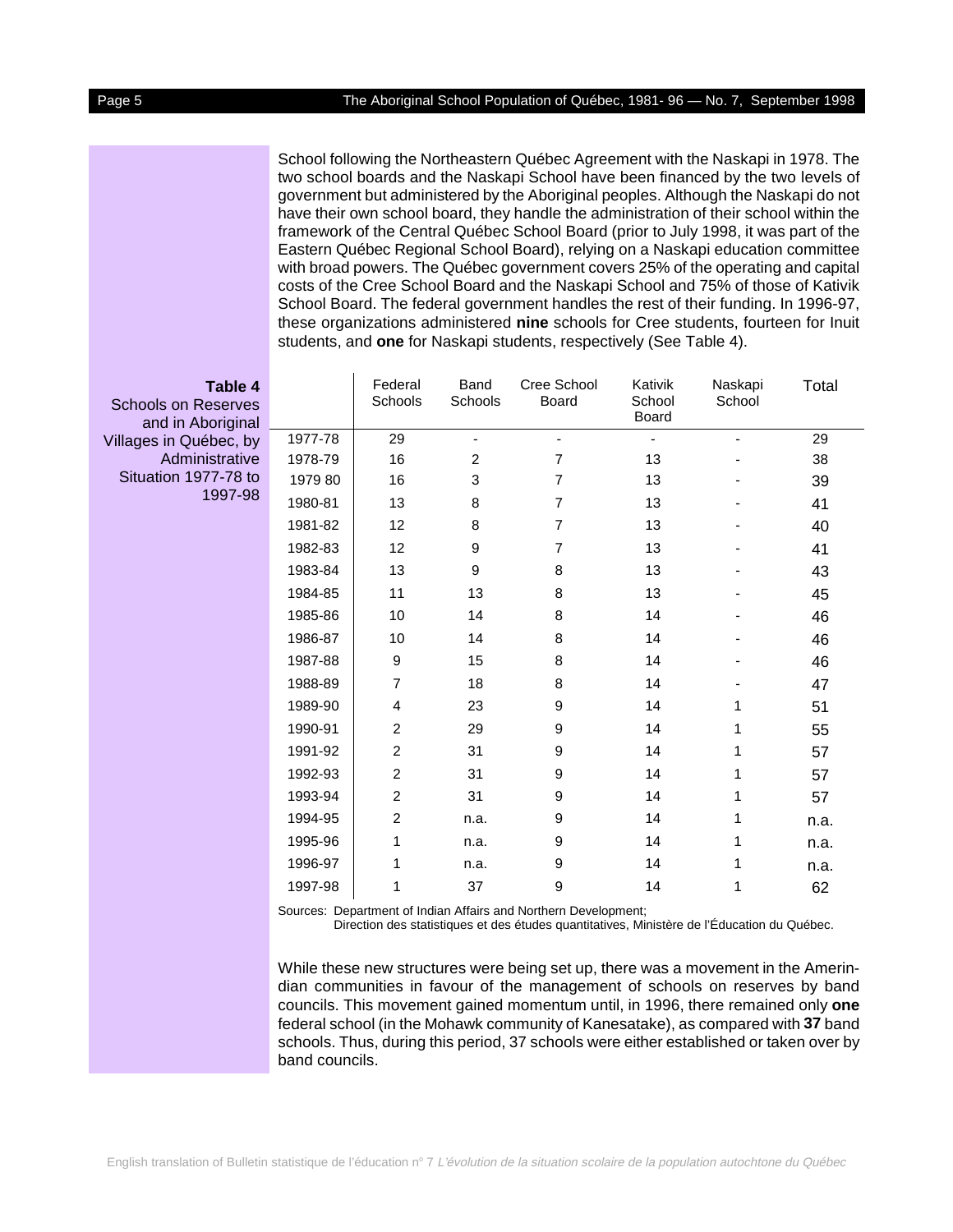As of September 30, 1996, the Aboriginal communities of Québec administered 62 schools, with a total student population of **14 334**. Of this number, **6280 students** attended schools administered by a band council or the federal government, **5974** attended schools in the Kativik or Cree school boards or the Naskapi School and **2080** attended schools that were part of other school boards or private schools outside the Indian reserves or Inuit villages (Table 5).

| <b>Students Recognized</b><br>as Aboriginal by the<br>DIAND or the MEQ, by<br><b>Type of Educational</b> |         | Federal<br>Schools | Band<br>Schools | Cree School<br>Board | Kativik<br>School<br>Board | Naskapi<br>School | Other<br>School<br>Boards and<br>Private<br>Schools | Total   |
|----------------------------------------------------------------------------------------------------------|---------|--------------------|-----------------|----------------------|----------------------------|-------------------|-----------------------------------------------------|---------|
|                                                                                                          | 1977-78 | 4957               |                 |                      |                            |                   | 5162                                                | 10 119  |
|                                                                                                          | 1978-79 | 2853               | 321             | 2089                 | 1808                       |                   | 3264                                                | 10 335  |
| and secondary),                                                                                          | 1979-80 | 2810               | 368             | 2162                 | 1479                       |                   | 3123                                                | 10 3 34 |
| Table 5<br><b>Institution Attended</b><br>(preschool, elementary<br>1977-78 to 1996-97                   | 1980-81 | 1803               | 1413            | 2363                 | 1292                       |                   | 3147                                                | 10 567  |
|                                                                                                          | 1981-82 | 1746               | 1378            | 2367                 | 1654                       |                   | 3240                                                | 10725   |
|                                                                                                          | 1982-83 | 1661               | 1502            | 2489                 | 1664                       |                   | 3184                                                | 10795   |
|                                                                                                          | 1983-84 | 1764               | 1616            | 2533                 | 1969                       |                   | 2903                                                | 10700   |
|                                                                                                          | 1984-85 | 1668               | 1842            | 2723                 | 1626                       |                   | 3107                                                | 11 344  |
|                                                                                                          | 1985-86 | 1527               | 2171            | 2731                 | 2026                       |                   | 2886                                                | 11 3 26 |
|                                                                                                          | 1986-87 | 1538               | 2354            | 2651                 | 1997                       |                   | 2748                                                | 11 299  |
|                                                                                                          | 1987-88 | 1496               | 2601            | 2750                 | 2029                       |                   | 2775                                                | 11 651  |
|                                                                                                          | 1988-89 | 1056               | 2989            | 2946                 | 2083                       |                   | 2655                                                | 11 708  |
|                                                                                                          | 1989-90 | 622                | 3452            | 3023                 | 2178                       | 128               | 2441                                                | 12 0 75 |
|                                                                                                          | 1990-91 | 359                | 4079            | 3020                 | 2243                       | 137               | 2508                                                | 12 3 60 |
|                                                                                                          | 1991-92 | 244                | 4996            | 2986                 | 2283                       | 142               | 2054                                                | 12786   |
|                                                                                                          | 1992-93 | 240                | 5217            | 2982                 | 2373                       | 148               | 2149                                                | 13 197  |
|                                                                                                          | 1993-94 | 213                | 5536            | 2979                 | 2464                       | 149               | 2167                                                | 13 508  |
|                                                                                                          | 1994-95 | 206                | 5614            | 3020                 | 2531                       | 172               | 2142                                                | 13 685  |
|                                                                                                          | 1995-96 | 138                | 5891            | 3151                 | 2653                       | 175               | 2159                                                | 14 167  |
|                                                                                                          | 1996-97 | 126                | 6154            | 3146                 | 2649                       | 186               | 2080                                                | 14 3 34 |

Sources: Department of Indian Affairs and Northern Development;

Direction des statistiques et des études quantitatives, Ministère de l'Éducation du Québec, Banque historique. These data are to be used for statistical purposes only.

The breakdown of students by type of school attended shows that few Aboriginal students attend elementary schools that are part of the Québec public school system. In 1996 there were 785 students in private schools or school boards other than the Cree or Kativik boards or the Naskapi School, on the basis of financial arrangements between the band councils and the school boards concerned. This figure has declined very little since September 1987 (929 students), notwithstanding the transfer to Aboriginal administration of l'école Amik-Wiche, in Lac-Simon, which had previously been part of the Commission scolaire de Val d'Or, and of l'école Olamen, in la Romaine, which had previously been part of the Commission scolaire du Littoral (Tables 6a and 6b).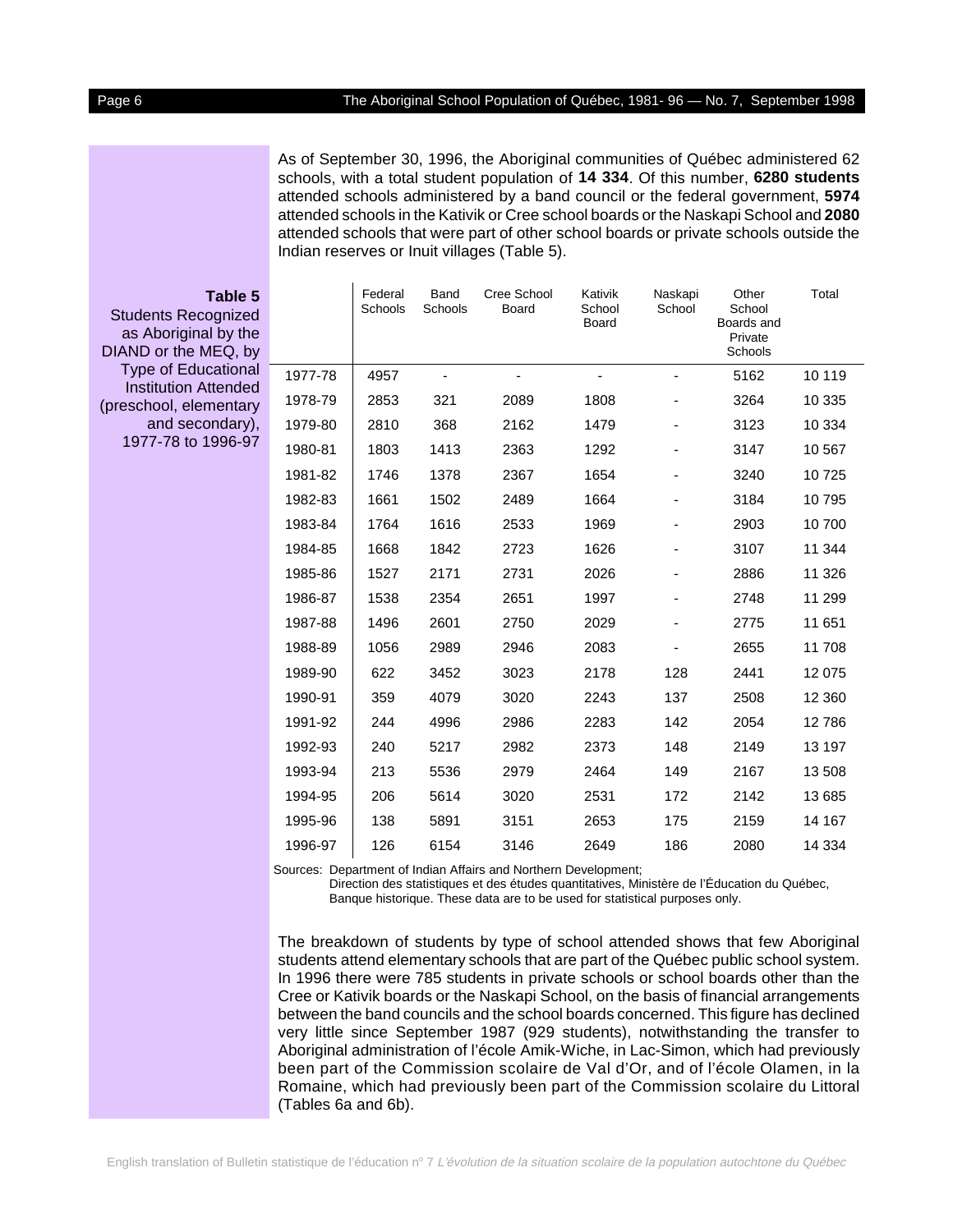### Page 7 The Aboriginal School Population of Québec, 1981- 96 - No. 7, September 1998

| Table 6a                                                                                                    | Grade and<br>Level of Instruction | Federal<br>Schools       | Band<br>Schools | Cree School<br><b>Board</b> | Kativik<br>School<br><b>Board</b> | Provincial<br>and Private<br>Schools* | Total  |
|-------------------------------------------------------------------------------------------------------------|-----------------------------------|--------------------------|-----------------|-----------------------------|-----------------------------------|---------------------------------------|--------|
| <b>Aboriginal Students in</b><br>Québec, 1987-88, by<br>Grade and Type of<br><b>Educational Institution</b> | Kindergarten for<br>4-year-olds   | 189                      | 198             | 199                         |                                   | 61                                    | 647    |
|                                                                                                             | Kindergarten for<br>5-year-olds   | 188                      | 215             | 218                         | 213                               | 113                                   | 947    |
|                                                                                                             | <b>Subtotal</b>                   | 377                      | 413             | 417                         | 213                               | 174                                   | 1594   |
|                                                                                                             | <b>Elementary 1</b>               | 203                      | 215             | 283                         | 192                               | 156                                   | 1049   |
|                                                                                                             | Elementary 2                      | 162                      | 221             | 251                         | 158                               | 135                                   | 927    |
|                                                                                                             | Elementary 3                      | 147                      | 221             | 249                         | 158                               | 190                                   | 965    |
|                                                                                                             | Elementary 4                      | 147                      | 206             | 245                         | 171                               | 144                                   | 913    |
|                                                                                                             | Elementary 5                      | 154                      | 183             | 257                         | 159                               | 167                                   | 920    |
|                                                                                                             | Elementary 6                      | 141                      | 202             | 242                         | 161                               | 135                                   | 881    |
|                                                                                                             | Elementary 7                      |                          |                 | 123                         | 180                               | $\overline{2}$                        | 305    |
|                                                                                                             | <b>Subtotal</b>                   | 954                      | 1248            | 1650                        | 1179                              | 929                                   | 5960   |
|                                                                                                             | Secondary I                       | 111                      | 313             | 284                         | 202                               | 502                                   | 1412   |
|                                                                                                             | Secondary II                      | 47                       | 240             | 152                         | 171                               | 317                                   | 927    |
|                                                                                                             | Secondary III                     | 7                        | 164             | 124                         | 126                               | 339                                   | 760    |
|                                                                                                             | Secondary IV                      | $\overline{\phantom{a}}$ | 145             | 107                         | 99                                | 258                                   | 609    |
|                                                                                                             | Secondary V and 6                 |                          | 78              | 16                          | 39                                | 256                                   | 389    |
|                                                                                                             | Subtotal                          | 165                      | 940             | 683                         | 637                               | 1672                                  | 4097   |
|                                                                                                             | <b>Total</b>                      | 1496                     | 2601            | 2750                        | 2029                              | 2775                                  | 11 651 |

\* Students in Elementary 7 are grouped with students in Secondary I in the DIAND data.

Sources: Department of Indian Affairs and Northern Development, Aboriginal Students, December 31, 1987;

Ministère de l'Éducation du Québec, Banque historique. These data are to be used for statistical purposes only.

Thus, most Aboriginal people now have access to elementary and secondary schools in their own communities. In 1996-97, out of a total of 5032 Aboriginal secondary school students (including 418 enrolled in special programs), more than 3848 attended schools in their own communities: 2005, band schools; 1072, the Cree School Board; 723, the Kativik School Board and 48, the Naskapi School.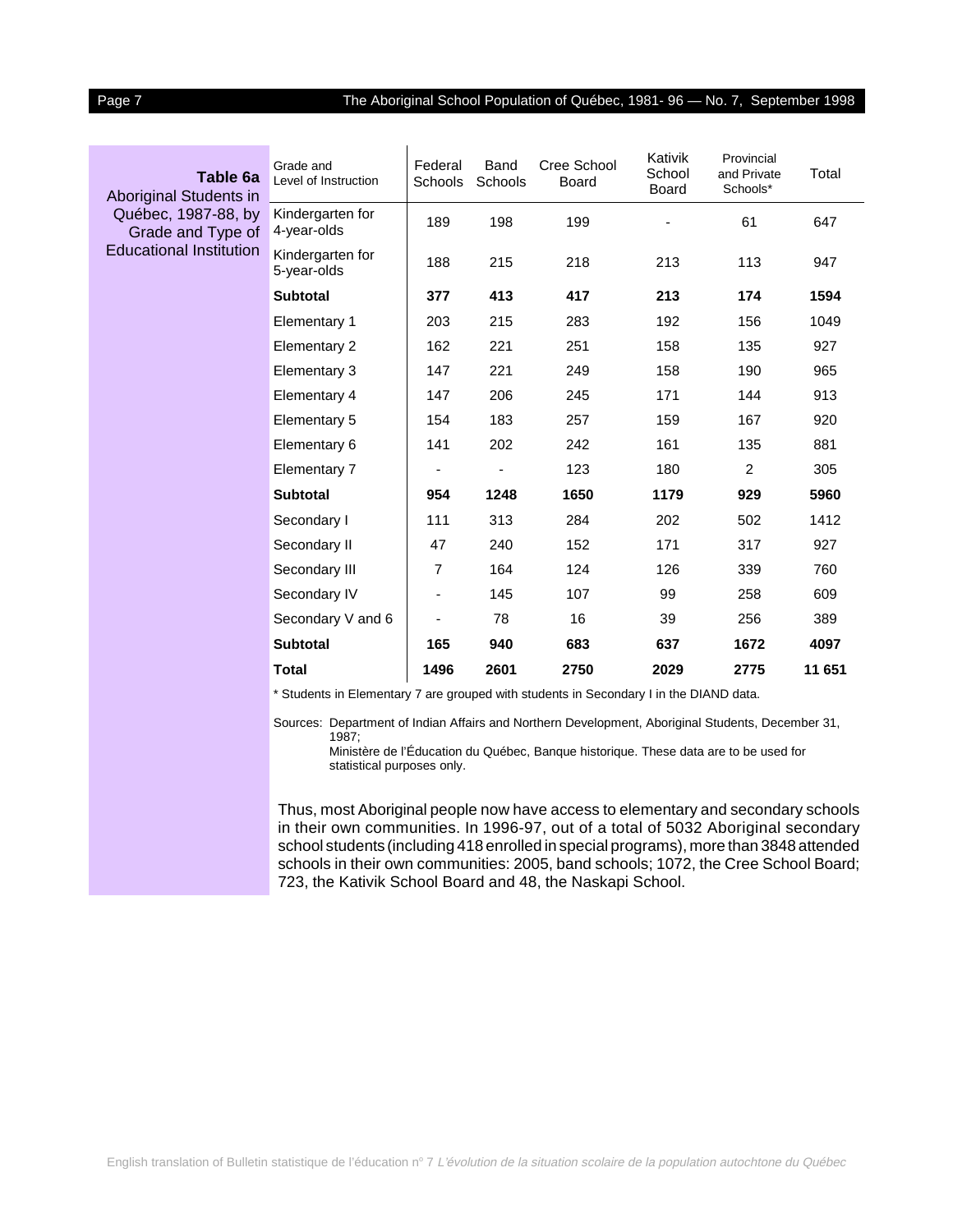#### Page 8 The Aboriginal School Population of Québec, 1981- 96 — No. 7, September 1998

| Table 6b<br>Aboriginal Students in<br>Québec, 1997-98, by | Grade and<br>Level of<br>Instruction | Federal<br>Schools | Band<br>Schools | Cree<br>School<br><b>Board</b> | Kativik<br>School<br><b>Board</b> | Naskapi<br>School | Provincial<br>Schools | Private<br>Schools | Total  |
|-----------------------------------------------------------|--------------------------------------|--------------------|-----------------|--------------------------------|-----------------------------------|-------------------|-----------------------|--------------------|--------|
| Grade and Type of<br><b>Educational Institution</b>       | Kindergarten for<br>4-year-olds      | 18                 | 632             | 252                            | 14                                | 21                | 33                    | 5                  | 975    |
|                                                           | Kindergarten for<br>5-year-olds      | 14                 | 532             | 291                            | 269                               | 16                | 65                    | 8                  | 1195   |
|                                                           | <b>Subtotal</b>                      | 32                 | 1164            | 543                            | 283                               | 37                | 98                    | 13                 | 2170   |
|                                                           | Elementary 1                         | 21                 | 611             | 281                            | 267                               | 18                | 111                   | 12                 | 1321   |
|                                                           | Elementary 2                         | 18                 | 527             | 262                            | 216                               | 16                | 117                   | 15                 | 1171   |
|                                                           | Elementary 3                         | 11                 | 488             | 284                            | 271                               | 14                | 108                   | 17                 | 1193   |
|                                                           | Elementary 4                         | 20                 | 476             | 238                            | 253                               | 16                | 123                   | 14                 | 1140   |
|                                                           | Elementary 5                         | 12                 | 461             | 229                            | 208                               | 19                | 124                   | 11                 | 1064   |
|                                                           | Elementary 6                         | 12                 | 417             | 237                            | 421                               | 18                | 116                   | 17                 | 1238   |
|                                                           | Elementary 7                         | $\blacksquare$     | 5               |                                |                                   | $\blacksquare$    |                       |                    | 5      |
|                                                           | <b>Subtotal</b>                      | 94                 | 2985            | 1531                           | 1636                              | 101               | 699                   | 86                 | 7132   |
|                                                           | Secondary I                          | $\blacksquare$     | 654             | 374                            | 239                               | 13                | 270                   | 94                 | 1644   |
|                                                           | Secondary II                         | ä,                 | 405             | 260                            | 166                               | 11                | 178                   | 59                 | 1079   |
|                                                           | Secondary III                        | ۰                  | 259             | 210                            | 154                               | 11                | 184                   | 47                 | 865    |
|                                                           | Secondary IV                         |                    | 196             | 132                            | 103                               | 8                 | 126                   | 39                 | 604    |
|                                                           | Secondary V<br>and VI                |                    | 107             | 96                             | 58                                | 5                 | 132                   | 24                 | 422    |
|                                                           | <b>Subtotal</b>                      | $\blacksquare$     | 1621            | 1072                           | 720                               | 48                | 890                   | 263                | 4614   |
|                                                           | Special<br>Programs                  |                    | 384             | $\overline{a}$                 | 10                                | ۰                 | 25                    | 6                  | 425    |
|                                                           | <b>Total</b>                         | 126                | 6154            | 3146                           | 2649                              | 186               | 1712                  | 368                | 14 341 |

Sources: Department of Indian Affairs and Northern Development, Aboriginal Students, December 31, 1996;

Ministère de l'Éducation du Québec, Banque historique. These data are to be used for statistical purposes only.

#### **The Educational Paths of Aboriginal Students**

In kindergarten for 4-year-olds, Aboriginal students account for over 5.6% of the Québec school population in their age group. In public schools, kindergarten for 4 year-olds is reserved for a certain type of student; also, the Ministère does not enumerate all children who attend kindergarten for 4-year-olds; children in private daycare centres are not counted, for example. This explains the high proportion of Aboriginal students in the statistics on kindergarten for 4-year-olds (see Table 7). Aboriginal students represent about 1.2% of Québec students in elementary school and at the beginning of secondary school. After rising slightly to 1.4% in Elementary 6 and to 1.5% in Secondary I, this proportion falls considerably, to 0.7% in Secondary IV, and 0.5% in Secondary V.

In Québec, students normally begin kindergarten at the age of 5, elementary school at 6, Elementary 2 at 7, and so on, entering Secondary I at 12. Students who maintain this rhythm constitute the modal group. We have established a breakdown of students whose age and grade are known, according to the deviation of their age from that of the modal group. This breakdown was done both for Aboriginal students and for the Québec school population as a whole (Tables 8a and 8b).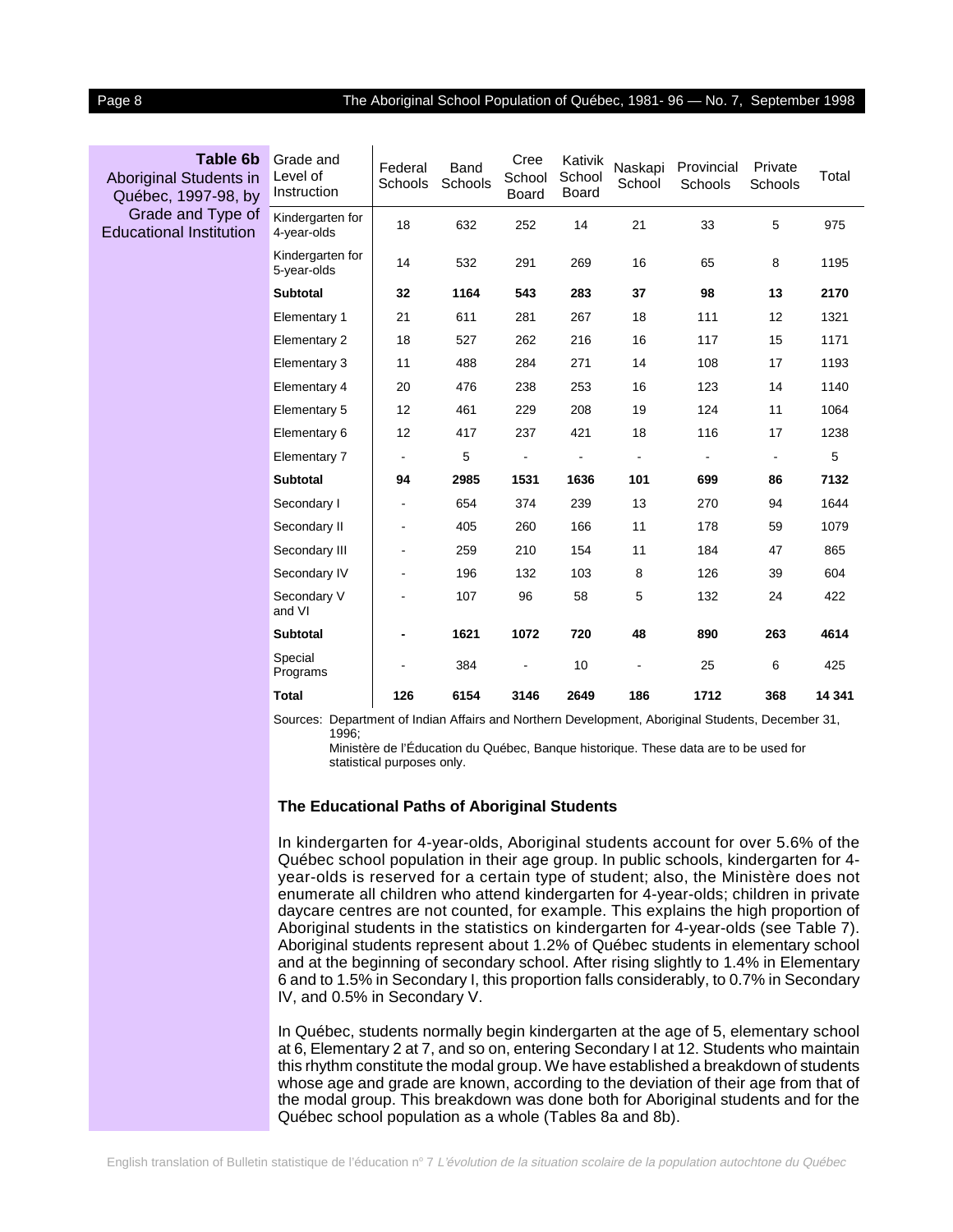#### **Table 8a**

Distribution of Students at and above the Modal Age of the Québec Schoo Population for each grade 1996-97

#### **The Aboriginal School Population of Québec**

Percentage of Students at and above the Modal Age, by Number of Years

| ol<br>э,<br>17 | Grade                           | Modal Age      | <b>None</b> | 1 Year | 2 Years | 3 Years and<br>Over |
|----------------|---------------------------------|----------------|-------------|--------|---------|---------------------|
|                | Kindergarten for<br>4-year-olds | 4              | 78.9        | 20.7   | 0.4     | 0.0                 |
|                | Kindergarten for<br>5-year-olds | 5              | 88.0        | 11.6   | 0.3     | 0.2                 |
|                | Elementary 1                    | 6              | 77.7        | 19.6   | 2.4     | 0.2                 |
|                | <b>Elementary 2</b>             | $\overline{7}$ | 74.2        | 22.6   | 3.0     | 0.2                 |
|                | Elementary 3                    | 8              | 66.0        | 27.6   | 4.4     | 2.0                 |
|                | Elementary 4                    | 9              | 62.2        | 29.9   | 6.1     | 1.8                 |
|                | Elementary 5                    | 10             | 56.4        | 33.6   | 7.3     | 2.7                 |
|                | Elementary 6                    | 11             | 45.9        | 39.7   | 11.6    | 2.8                 |
|                | Secondary I                     | 12             | 22.6        | 36.0   | 25.0    | 21.4                |
|                | Secondary II                    | 13             | 15.4        | 31.2   | 23.6    | 29.8                |
|                | Secondary III                   | 14             | 15.6        | 30.9   | 24.9    | 28.7                |
|                | Secondary IV                    | 15             | 13.6        | 28.0   | 29.6    | 28.8                |
|                | Secondary V                     | 16             | 15.2        | 27.5   | 19.2    | 38.2                |
|                |                                 |                |             |        |         |                     |

#### **Table 8b**

Distribution of Students at and above the Modal Age of the Québec Schoc Population for each grade, 1996-97

#### **The School Population of Québec as a Whole**

Percentage of Students at and above the Modal Age, by Number of Years

| Ы |                                 |                 |             |                                                        |         |                     |
|---|---------------------------------|-----------------|-------------|--------------------------------------------------------|---------|---------------------|
|   | Grade                           | Modal Age       | <b>None</b> | 1 Year                                                 | 2 Years | 3 Years and<br>Over |
|   | Kindergarten for<br>4-year-olds | 4               | 100.0       |                                                        |         |                     |
|   | Kindergarten for<br>5-year-olds | 5               | 99.5        | 0.5                                                    |         |                     |
|   | Elementary 1                    | 6               | 93.3        | 6.2                                                    | 0.4     |                     |
|   | Elementary 2                    | $\overline{7}$  | 89.7        | 9.0                                                    | 1.0     | 0.3                 |
|   | Elementary 3                    | 8               | 86.0        | 11.9                                                   | 1.4     | 0.8                 |
|   | Elementary 4                    | 9               | 83.2        | 14.2                                                   | 2.1     | 0.5                 |
|   | Elementary 5                    | 10              | 81.4        | 15.9                                                   | 2.6     | 0.1                 |
|   | Elementary 6                    | 11              | 80.0        | 18.9                                                   | 1.1     |                     |
|   | Secondary I                     | 12 <sup>2</sup> | 65.4        | 21.8                                                   | 8.2     | 4.6                 |
|   | Secondary II                    | 13              | 66.6        | 20.5                                                   | 9.4     | 3.5                 |
|   | Secondary III                   | 14              | 67.5        | 21.0                                                   | 8.5     | 3.0                 |
|   | Secondary IV                    | 15              | 71.0        | 19.9                                                   | 7.5     | 1.6                 |
|   | Secondary V                     | 16              | 71.4        | 20.1                                                   | 6.2     | 2.3                 |
|   | Sources, Tables 8a and 8b:      |                 |             | Department of Indian Affairs and Northern Development; |         |                     |

Direction des statistiques et des études quantitatives, Ministère de l'Éducation du Québec.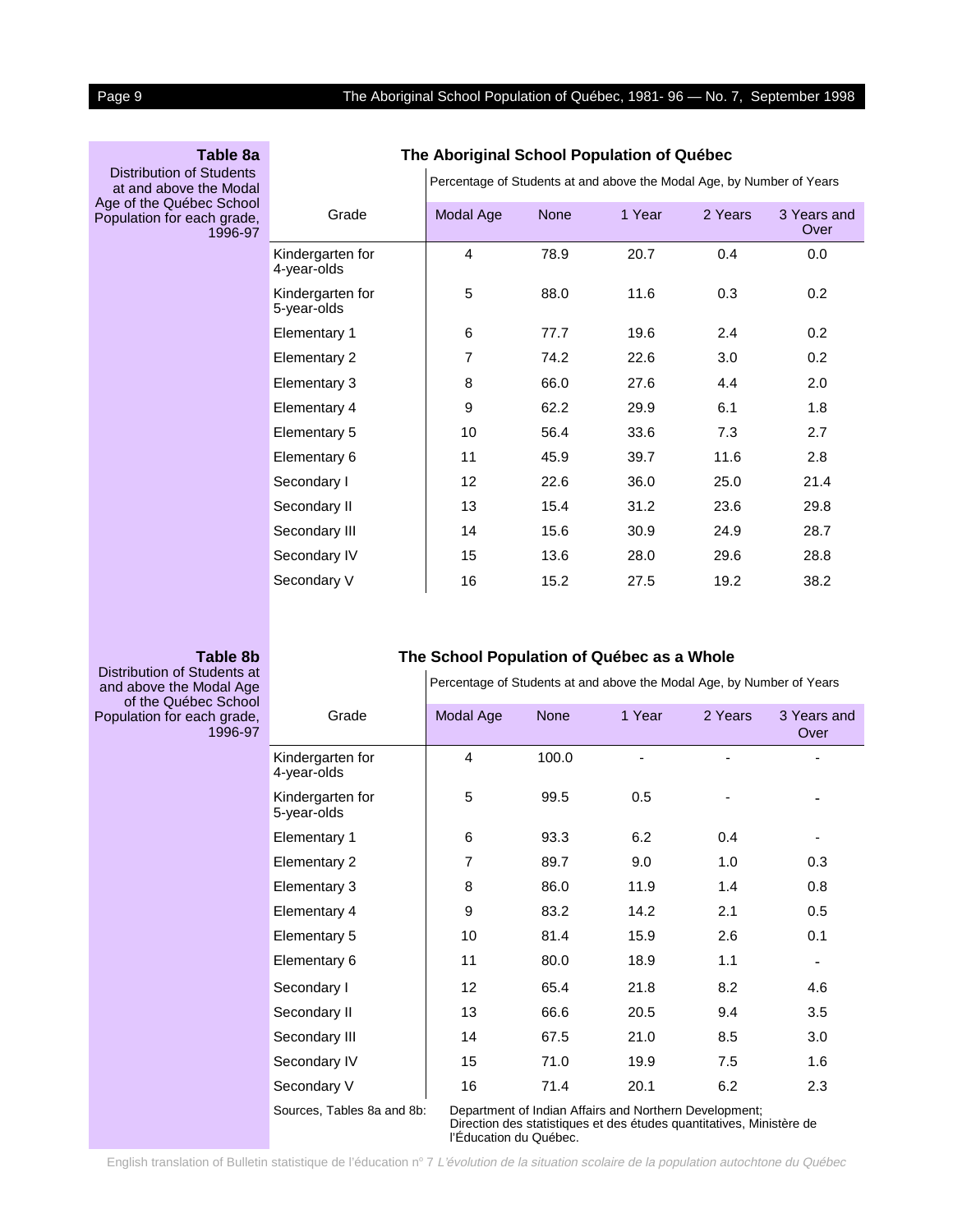According to the September 30, 1996 breakdown of enrolments, **four out of five Québec students** (80.0%) in Elementary 6 were at (or below) the age of the modal group (Table 8b). Among Aboriginal students, this was true of **slightly under half the students** (45.9%) (Table 8a). For Aboriginal students, as for the Québec school population in general, the probability of experiencing difficulties and repeating one or more years increases as they advance in the system. This is shown by the declining proportion of students at the modal age.

At the secondary level, there is an increase in the number of students whose age exceeds that of the modal group by not only one, but two or three years. This increase is apparent from the start of secondary school: among Secondary I students, only 65.4% of the Québec school population, and only 22.6% of Aboriginal students, were at or below the modal age.

In secondary school, grade repetition is associated with an increased tendency to drop out of school. Notwithstanding this phenomenon, only 15.2% of the Aboriginal students in Secondary V were not above the modal age, compared with 71.4% of Québec students in general.

#### **Success Rates**

Individual data are kept on students in the Cree and Kativik school boards, as in all Québec school boards. This data makes it possible to do a longitudinal analysis of school performance—to study the phenomenon of dropping out, for example, and compare the graduation rates of different cohorts of students.

The graduation rates presented in Table 9 cover a period of seven years. Thus, the cohort of 1984 graduated in 1991, and the cohort of 1989 graduated in 1996. "The graduation rate after seven years for the cohort of 1989-90 corresponds to the proportion of students **newly enrolled in Secondary I** in 1989-90, in a given school board, and earned a first diploma within a 7-year period. The first diploma may have been obtained at the same school board, at another school board or at a private school, either in the youth sector or in the adult sector (before the age of 20)."<sup>1</sup> The graduation rates observed for the cohort of 1989 in both the Cree and Kativik school boards were **23.3%**, which is much lower than the average graduation rate of **73.2%** for the Québec school population as a whole in this period.

| Table 9<br><b>Graduation Rates after</b>     |                                                                                                         | Québec as a Whole | Cree School<br>Board | Kativik School<br>Board |  |
|----------------------------------------------|---------------------------------------------------------------------------------------------------------|-------------------|----------------------|-------------------------|--|
| Seven Years, School<br>Population of Québec  | Cohort of 1984<br>$(1984-91)$                                                                           | 65.1              | 22.1                 | 18                      |  |
| and Cree and Kativik<br><b>School Boards</b> | Cohort of 1985<br>$(1985-92)$                                                                           | 67.5              | 33.6                 | 11.5                    |  |
|                                              | Cohort of 1986<br>$(1986-93)$                                                                           | 69.5              | 28.7                 | 17.7                    |  |
|                                              | Cohort of 1987<br>$(1987-94)$                                                                           | 71.7              | 27.7                 | 24.4                    |  |
|                                              | Cohort of 1988<br>$(1988-95)$                                                                           | 72.2              | 24.8                 | 29.8                    |  |
|                                              | Cohort of 1989<br>$(1989-96)$                                                                           | 73.2              | 23.3                 | 23.3                    |  |
|                                              | Sources: Direction de la sanction des études et Direction des statistiques et des études quantitatives, |                   |                      |                         |  |

ministère de l'Éducation du Québec.

English translation of Bulletin statistique de l'éducation nº 7 L'évolution de la situation scolaire de la population autochtone du Québec

<sup>1.</sup> Ministère de l'Éducation du Québec, RESULTS on the June 1996 Uniform Ministry Examinations by School Board and Private School and GRADUATION RATES by School Board (Québec, 1997), p. 71.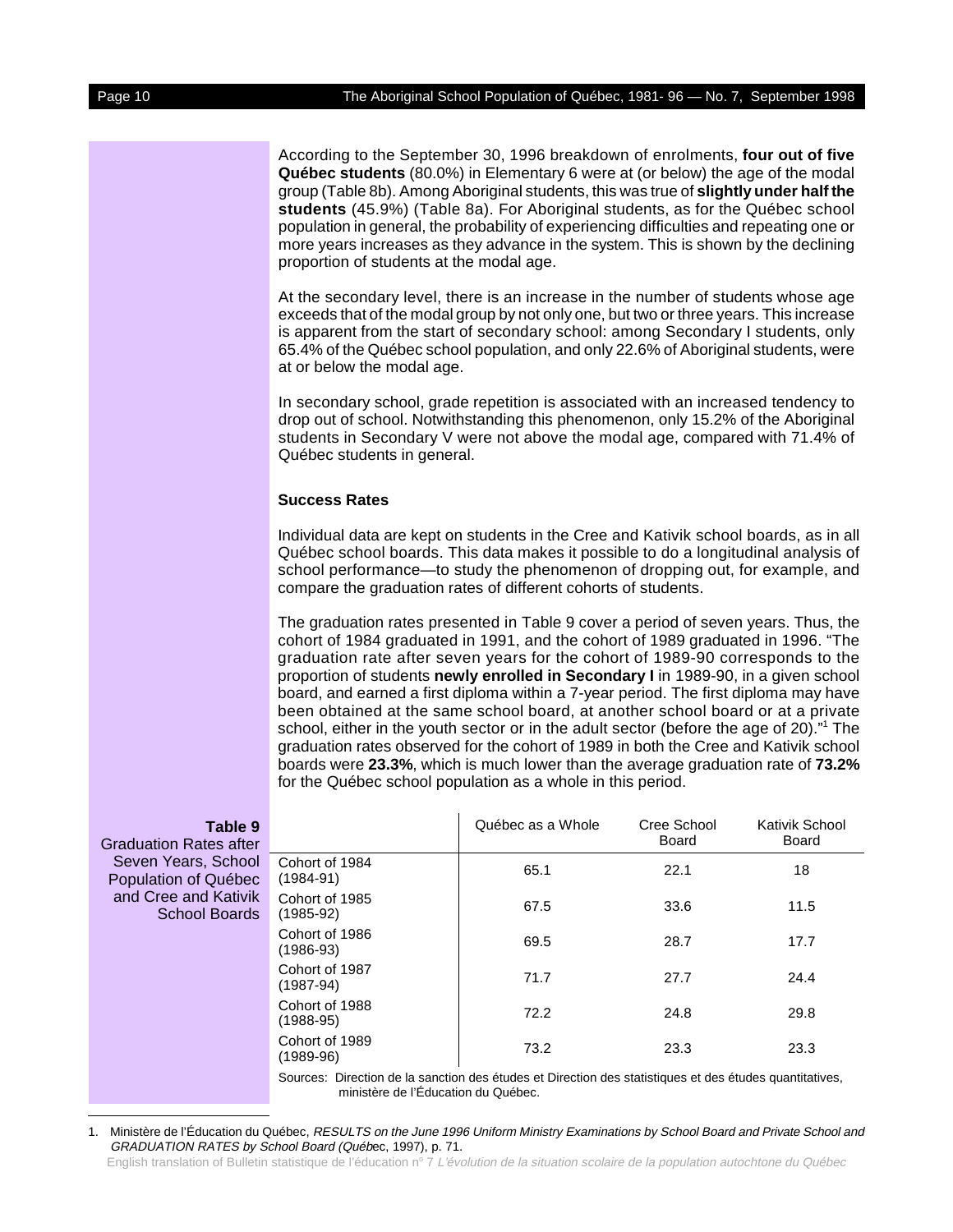### **Conclusion**

|                                                                    | The assumption of administrative responsibility by the Aboriginal communities for their<br>own education system, which began in 1978-79, is now essentially complete, since<br>there remains only one Aboriginal school under federal administration. All the other<br>schools located on reserves are administered by the Amerindian communities. During<br>the same period, most Aboriginal communities introduced secondary-level instruction<br>on their territories. Today, most Aboriginal secondary school students attend a school<br>that is under Aboriginal administration. |
|--------------------------------------------------------------------|----------------------------------------------------------------------------------------------------------------------------------------------------------------------------------------------------------------------------------------------------------------------------------------------------------------------------------------------------------------------------------------------------------------------------------------------------------------------------------------------------------------------------------------------------------------------------------------|
|                                                                    | The data presented here show, however, that despite the achievement by the<br>Aboriginal communities of full responsibility for their education system, there is still a<br>very high incidence of falling behind and dropping out of school among Aboriginal<br>students.                                                                                                                                                                                                                                                                                                             |
|                                                                    | This situation would be less worrisome if the transition from the elementary to the<br>secondary level were less problematic and if the proportion of Aboriginal students<br>earning a secondary school diploma-the door to occupational accreditation or to<br>college and university studies-were not still a minority.                                                                                                                                                                                                                                                              |
|                                                                    | The geographical isolation of most Amerindian and Inuit communities doubtless plays<br>a major role in the persistence of this educational dilemma. It must also be<br>remembered that school in its present form is not part of the tradition of the Aboriginal<br>peoples.                                                                                                                                                                                                                                                                                                           |
| For information:                                                   | Diane Foucault (418) 644-5712                                                                                                                                                                                                                                                                                                                                                                                                                                                                                                                                                          |
| <b>Other Education</b><br><b>Statistics Bulletins</b><br>available | Lespérance, André. Level of Graduation Upon Leaving the Education System,<br>$\bullet$<br>No. 1, November 1997.<br>Demers, Marius. Statutory Salaries and Teaching Time of Teachers in Public<br>$\bullet$<br>Elementary and Lower Secondary Schools: A Comparison of Québec and OECD<br>Countries, No. 2, November 1997.                                                                                                                                                                                                                                                              |
|                                                                    | Demers, Marius. Educational Expenditure Relative to the GDP: A Comparison of<br>$\bullet$<br>Québec and OECD Countries, No. 3, June 1998.                                                                                                                                                                                                                                                                                                                                                                                                                                              |
|                                                                    | Maheu, Robert. Graduation from Secondary School, College and University in<br>$\bullet$<br>1995: A Comparison of Québec and OECD Countries, No. 4, June 1998.                                                                                                                                                                                                                                                                                                                                                                                                                          |
|                                                                    | Beauchesne, Luc. Secondary School and College Graduates: A Sociodemo-<br>$\bullet$<br>graphic Analysis, No. 5, June 1998.                                                                                                                                                                                                                                                                                                                                                                                                                                                              |
|                                                                    | Saint-Germain, Claude. Québec Student Achievement in Mathematics and<br>٠<br>Science: An International Comparison, No. 6, June 1998.                                                                                                                                                                                                                                                                                                                                                                                                                                                   |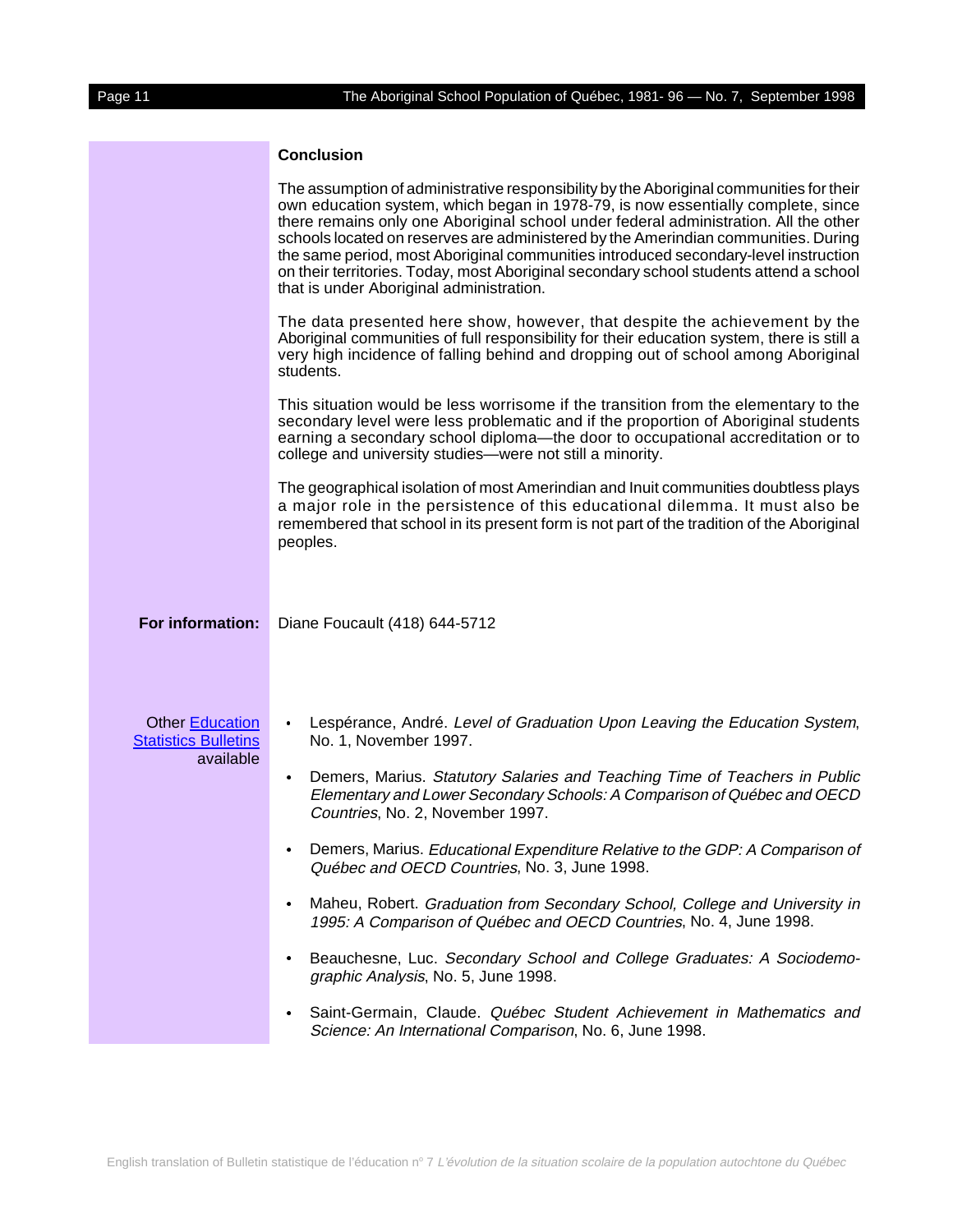Appendix 1



<span id="page-11-0"></span>